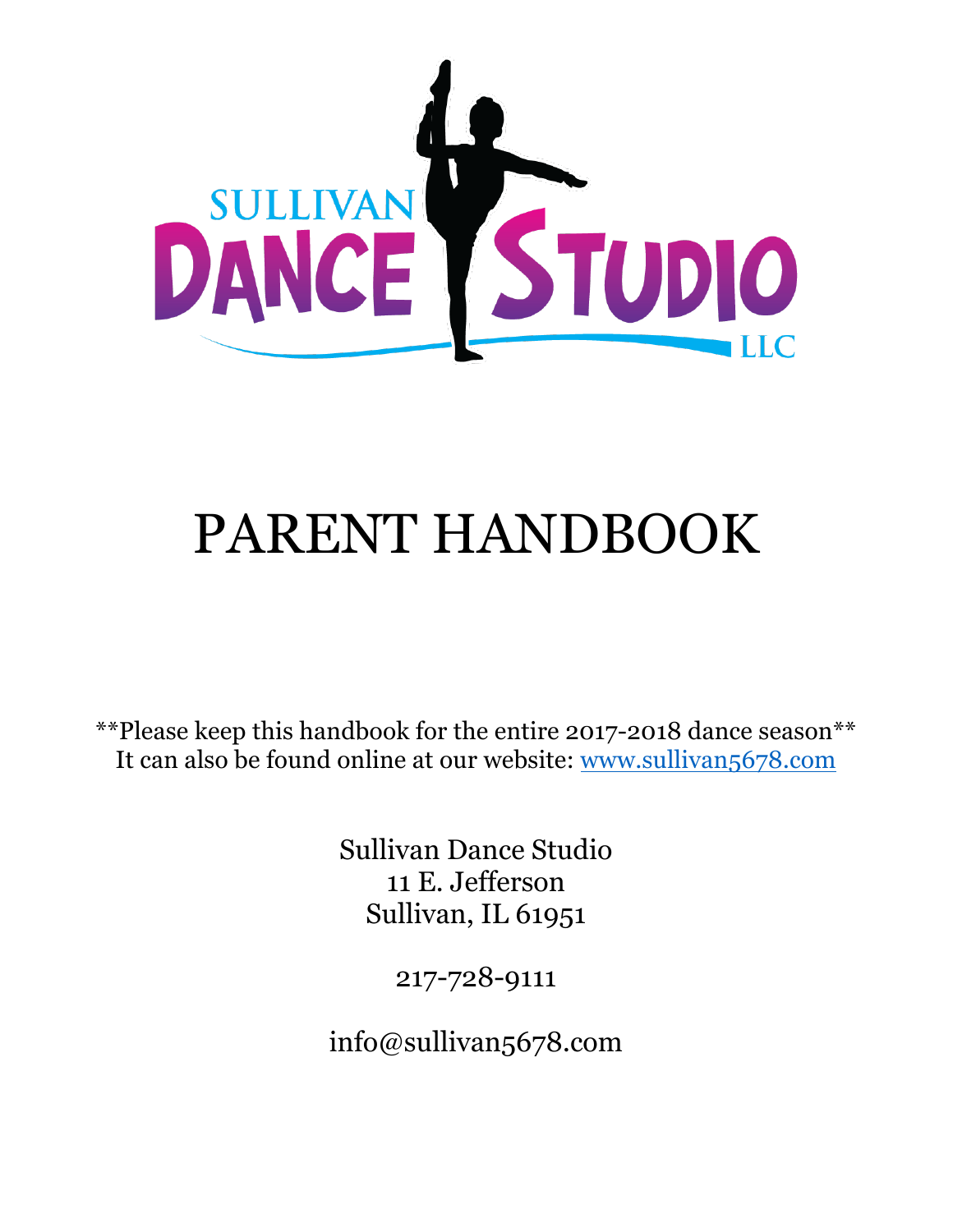# Table of Contents:

### **STUDIO POLICIES**

### **PERFORMANCES**

| Tech Time @ the Studio                |
|---------------------------------------|
| <b>Show Breakdown</b>                 |
| <b>Dress Rehearsal &amp; Pictures</b> |
| <b>Tickets</b>                        |
| <b>Recital Survival Guide</b>         |
|                                       |
|                                       |
|                                       |
|                                       |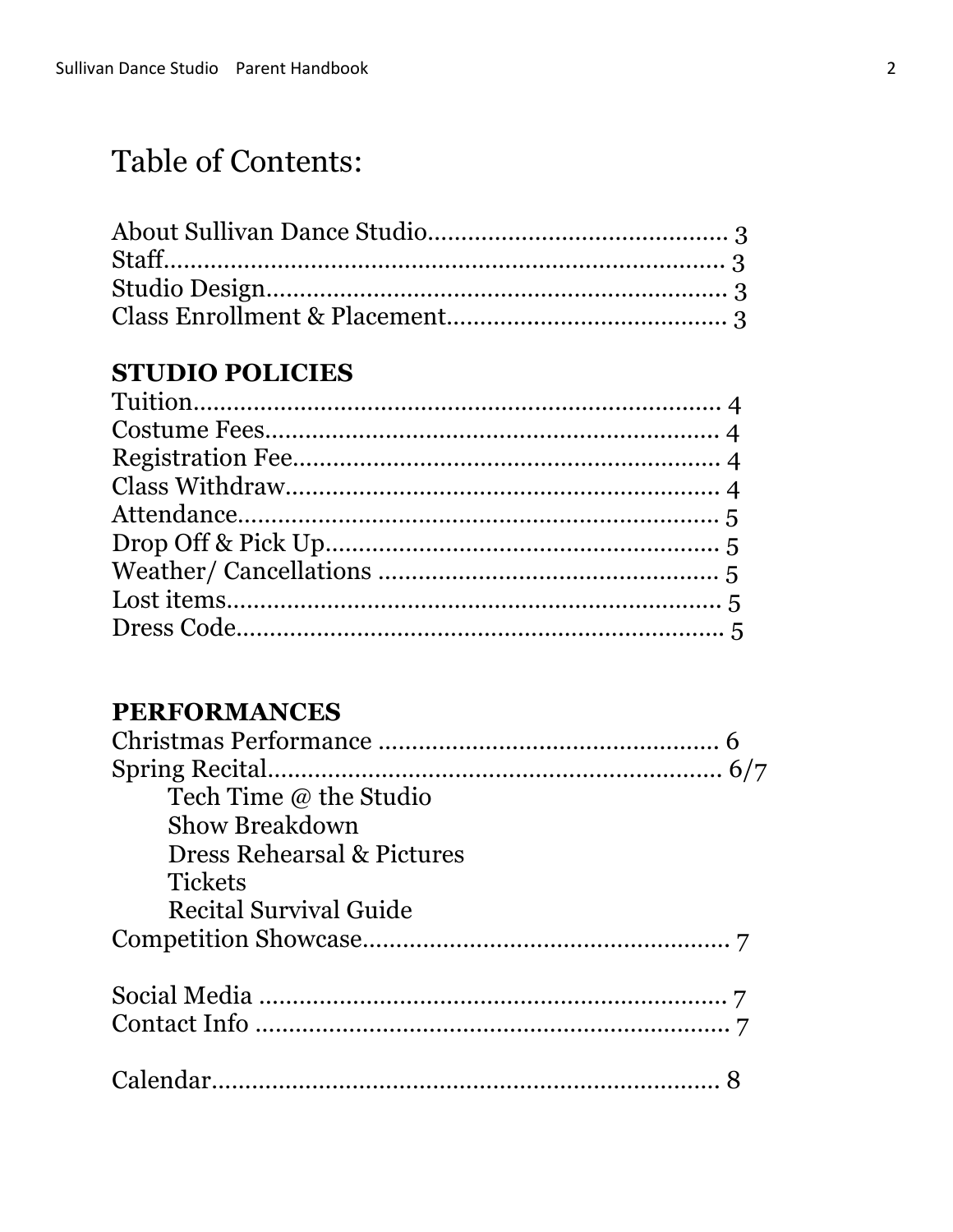### Sullivan Dance Studio Parent Handbook 3 **About Sullivan Dance Studio**

Welcome to the SDS family! We pride ourselves in being more than just a dance studio, but also a nurturing, positive environment where all our students can thrive. Our waiting area is equipped with TV's displaying classes live for parents to watch. Our staff has over 30+ years of combined dance instruction experience. We offer recreational dance classes for ages 18 months – adult along with 3 competition teams! Our lobby has dance apparel and shoes available for purchase to ensure your dancer is always prepared for class.

# **Staff**

| Melissa Weaver Krieger | Director / Instructor   |
|------------------------|-------------------------|
| <b>Sue Weaver</b>      | <b>Business Manager</b> |
| Melissa Lynch          | <b>Office Manager</b>   |
| Casey McClain          | Instructor              |
| <b>Mindie Weaver</b>   | Instructor              |
| Chloe Ryherd           | Instructor              |
| Danielle Moxley        | Instructor              |
| Lauren Herington       | Instructor              |
| April Stephens         | Instructor              |
| <b>Tammy Foster</b>    | Instructor              |

Visit our website to read bios on each of our qualified staff member.

# **Studio Design**

Office Manager, Melissa Lynch, can be found at the front desk in the lobby with answers to any questions you might have. There is a Parent Viewing Area / Waiting Room if you want to stay and watch your dancer(s) on our TV's streaming the classes live! Below the TVs are cubbies for your dancers' street shoes and belongings. Directly behind the parents' area is a kids' area! There's a snack table, seating, and a stretching area. Our two dance rooms are equipped with sprung floors with marley flooring. We ask that NO street shoes are worn on these special dance floors. The bigger gray dance room is Room A and the smaller pink dance room is Room B as referred to on our schedules.

# **Class Enrollment & Placement**

Class Placement is decided on an individual basis with factors of dance ability, technique, experience, maturity, and class behavior all taken into consideration. All class placement is done at teacher/studio director discretion. Students not meeting minimum class level requirements will remain in their current class or placed in a lower level. If class enrollment quotas are not met, it may be combined with another class for that dance season. At Sullivan Dance Studio, we want your child to succeed. Placing students in classes they aren't ready for yet can be discouraging to the student. We want to help them grow and succeed.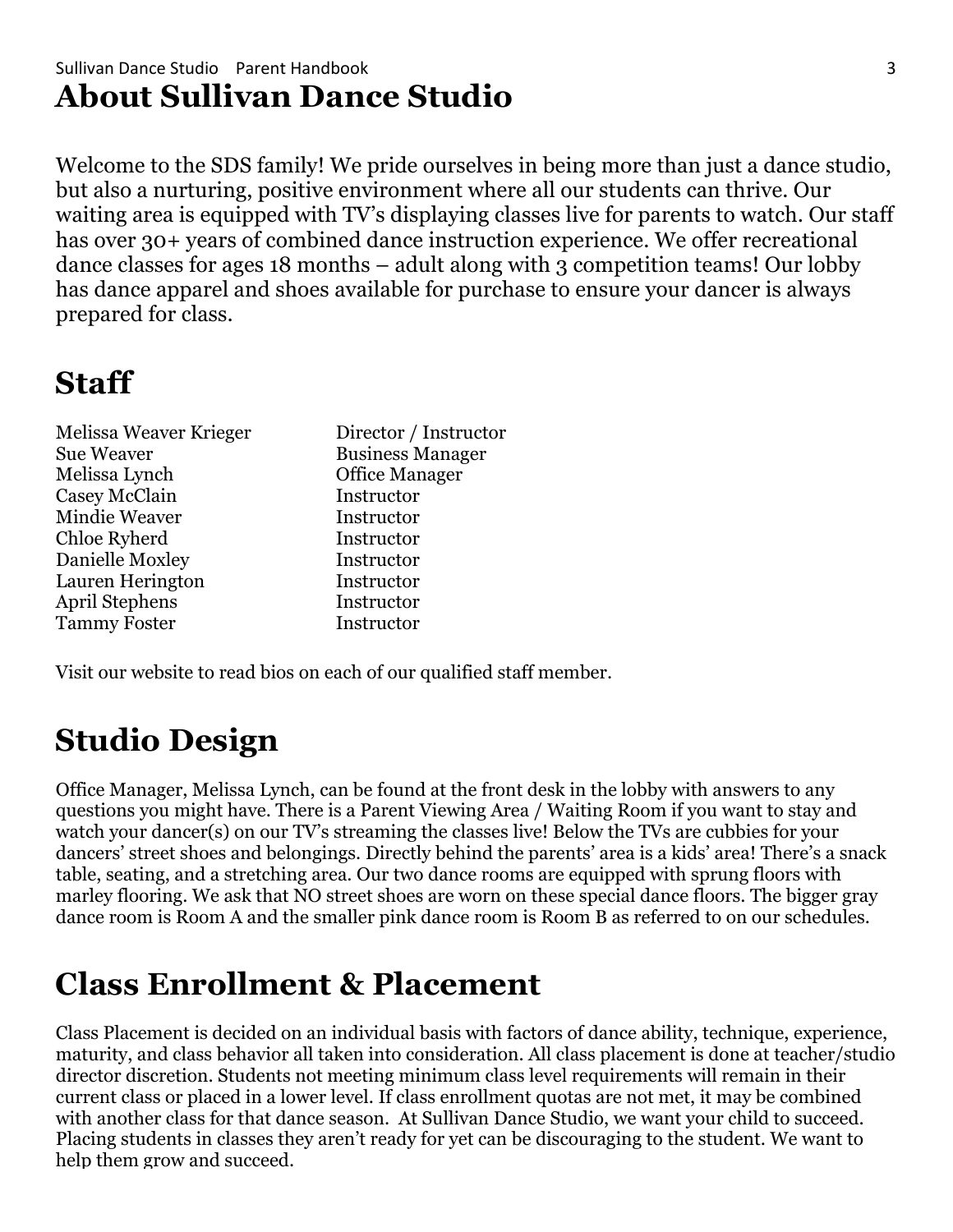# **STUDIO POLICIES**

# **Tuition**

**Tuition is due on the 1st of the month.** There is a 5 day grace period before a **\$10 late fee** will be added to your account.

We highly recommend the Auto Payment option through your Dance Studio Pro parent portal account. There is no fee charged to use this system and it takes away the worry of remembering each month and will help avoid late fees.

Payments may be made online through your parent portal account with a debit or credit card. Payments can also be made in cash or check at our front desk during office hours. Checks should be made out to Sullivan Dance Studio.

Tuition rates can be found on our website. Tuition is for the entire 17-18 recital season (September-May) divided into 9 equal, monthly payments. There are no extra charges or prorating on months with more or less weeks.

#### **Students who are a month behind in tuition will not be allowed to attend class.**

### **Costume Fees**

There is a \$40 costume fee per recital class due at the time of registration. This is **NON-REFUNDABLE!** A small additional costume balance may be due on March 15<sup>th</sup> depending on the exact price of your dancer's costume. Each costume balance varies by their level, style, and size. Tights, (if needed for their class), will be included with their costumes.

# **Registration Fee**

There is a one-time registration fee each year for the recital season. The fee is \$20 per dancer, with a maximum of \$50 per family. This is **NON-REFUNDABLE!**

# **Class Withdraw**

We understand issues arise that may require a student to withdraw from class. If this occurs, please call the studio office immediately at (217) 728-9111.

Please keep in mind that all registration, tuition, costumes, shoes, merchandise, performance, advertisements, tickets, convention, competition fees, etc. cannot be prorated, refunded or transferred.

Students that withdraw from class before the recital will **NOT** receive their costume.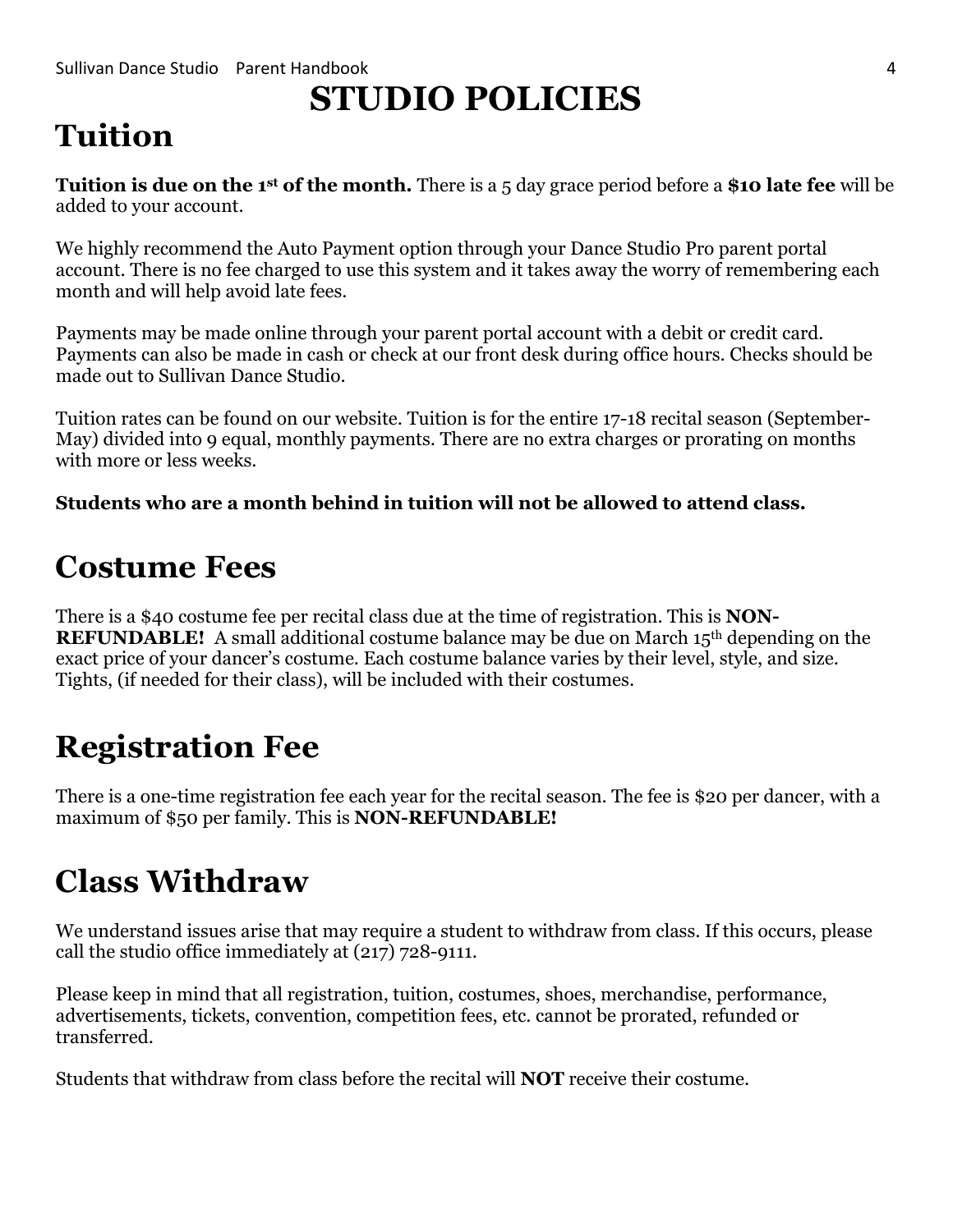#### Sullivan Dance Studio Narent Handbook 5 and 5 and 5 and 5 and 5 and 5 and 5 and 5 and 5 and 5 and 5 and 5 and 5 and 5 and 5 and 5 and 5 and 5 and 5 and 5 and 5 and 5 and 5 and 5 and 5 and 5 and 5 and 5 and 5 and 5 and 5 an **Attendance**

All students should be on time for their class and maintain good attendance. If absent or late, please be courteous by calling the studio office as soon as possible at (217)728-9111. Students who frequently miss class, especially during the spring will be in jeopardy of not performing in the recital. This is decided at the studio director's discretion.

Please note that if your child has had a fever or thrown up in the last 24 hours they should not come to class. This is an excused absence. We want them to get better and not pass the illness along to others.

# **Drop-off & Pick-up**

Although parents are not required to stay during class we highly discourage leaving your younger dancers unattended at the studio during unnecessary periods of time. We are not a babysitting service. Dancers will get ONE warning after bad behavior occurs. If they continue to misbehave they will not be allowed in the dance studio without a parent at all times. Older dancers are expected to act as role models following the studio rules at all times. We have a beautiful building that Miss Melissa and her family have poured hours of work into. Let's keep it that way.

# **Weather/Cancelations**

Your student's safety is our #1 priority. If inclement weather should make travel dangerous, it is possible that class will be cancelled. Just because Sullivan school cancels does not mean we will. Instructor illness can also occur. In these cases, a qualified sub will be used and classes will continue. Cancellations are posted on our Facebook page. You will also receive a robo email and text. Please make sure your contact information is correct in Dance Studio Pro. Make-up classes will be scheduled if time allows.

### **Lost Items**

It is very important that dancer's shoes & belongings are labeled with name or initials. There is a lost and found in the lobby. Items that are left unclaimed after one month will be donated.

# **Dress Code**

Please visit our website for details on appropriate shoes and apparel for class.

Dancers' may be asked to sit out of class by an instructor if they are not properly prepared for class.

We frequently have new and exciting apparel arriving in our lobby store. We sell quality shoes priced just as affordable as Target, Payless, etc but they are made by a dance company!

Throughout the year, we place new orders on the 15<sup>th</sup> of the month. So if you need new shoes see us at the beginning of the month.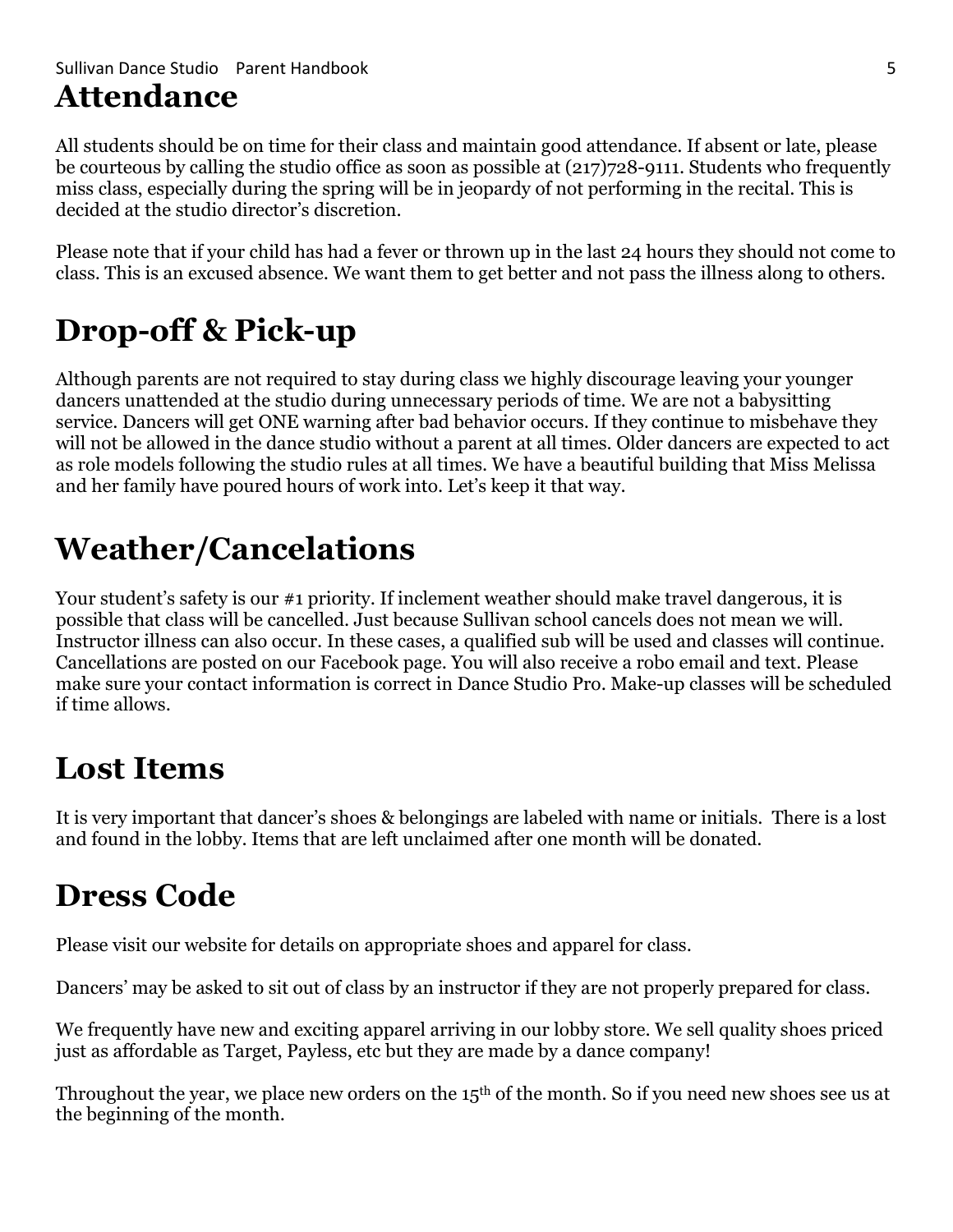### **PERFORMANCES**

All dates are listed on the following calendar page.

# **Christmas Performance**

This is an optional performance opportunity for your dancer. Dancers will learn these routines in their normal classes. There will be a few extra rehearsals with just those participating. There is a \$25 costume rental fee per dancer per class they perform with. More information will be available this fall.

# **Spring Recital**

Participation in the spring recital, although not mandatory, is strongly encouraged. It's a great chance for your dancer(s) to show off everything they learned this year for family and friends. If you choose NOT to participate you must let us know at the time of registration.

### **Tech Time at the Studio**

Attendance at these rehearsals is MANDATORY. These may not be scheduled during your normal night or time. However, they will only be scheduled between 4:00-9:00 p.m.

#### **Show Breakdown**

There will be 2 show times. All classes level 2 and higher will perform in **both** show times. Intro, pre, and level 1 classes will only perform in **ONE** show. They are listed below. Please understand that this helps to keep the show around 2 hours long.

| <b>Show #1 10:00 AM</b>                 | Show #2 4:00 PM                         |
|-----------------------------------------|-----------------------------------------|
| Pre Acro                                | Intro to dance 2's                      |
| Acro 1                                  | Pre Ballet                              |
| Intro to dance 3's (Monday-Miss Mindie) | Intro to dance 3's (Tuesday-Miss Casey) |
| Tap 1                                   | Jazz 1                                  |
| Ballet 1 (Wedneday-Miss Mindie)         | Ballet 1 (Thursday-Miss Melissa)        |
| Pre Jazz                                | Hip hop 1                               |
| Pre Ballet/Tap Combo                    | Pom <sub>1</sub>                        |

### **Dress Rehearsal & Pictures**

**DRESS REHEARSAL IS MANDATORY. THERE WILL BE NO EXCEPTIONS THIS YEAR!** Please note - due to our growing studio, dress rehearsal will start during the **DAY** to fit all the classes in. Dress rehearsal will begin at NOON, so it may be necessary to take the day off work or arrange rides with a family member, fellow dance mom, etc. Closer to the recital, you will be given your specific times, but for now, please save the date. These dress rehearsals give the dancers the chance to practice on the stage in their costumes, hair, & make-up. J-wag photography will take individual and group pictures on this day as well.

### **Tickets**

Tickets are required for those coming to watch the recital. If your dancer is in both shows, you are not required to watch both shows. However, if you choose to attend both shows you will need to buy 2 tickets (one for each show). Recital tickets help cover the rental of the facility, stage technicians, the printing of programs, and more.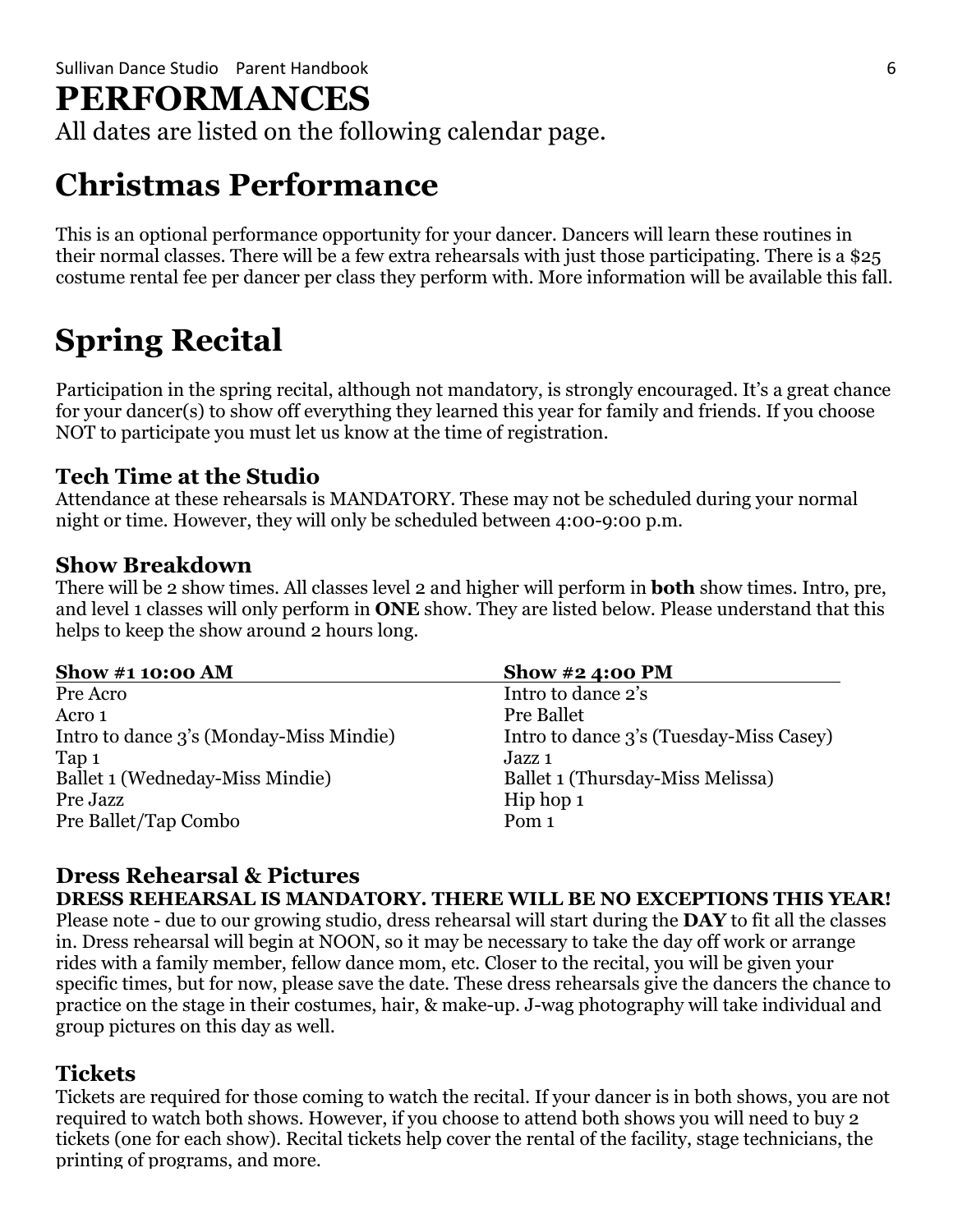#### Sullivan Dance Studio NParent Handbook 7 (2008) 2012 12:30 12:30 12:30 12:30 12:30 12:30 12:30 12:30 12:30 12:30 12:30 12:30 12:30 12:30 12:30 12:30 12:30 12:30 12:30 12:30 12:30 12:30 12:30 12:30 12:30 12:30 12:30 12:30 1

#### **Recital Survival Guide**

You will receive a handbook closer to recital time including detailed rehearsal schedules, costume, hair, and make-up instructions, instructions on how to purchase tickets, drop-off times, and more.

### **Competition Showcase**

New this year we are adding a competition showcase on recital day! In-between our 2 recital shows our competition team will perform their group numbers, solos, duets, & trios. Admission is free with a purchase of a recital show ticket. This is free for all dancers to attend. Our competition team will not perform during our normal recital shows.

# **Social Media**

As part of our waiver you agree to your dancer's pictures/videos being used on our website, social media, etc. Please note that we take it very seriously use these outlets appropriately. Like us, follow us, snap us, check us out!!

| Website              | www.sullivan5678.com              |
|----------------------|-----------------------------------|
| <b>Facebook Page</b> | www.facebook.com/sullivan5678.com |
| Instagram            | $\omega$ sullivan <sub>5678</sub> |
| Snapchat             | sullivandance                     |
|                      |                                   |

We love hashtags!  $\#$  sullivan 5678 #SDS dance family

# **Contact Info**

Since we have added our Office Manager, Melissa Lynch, to our staff we ask that you direct all questions and communications through her first. This will allow our instructors & studio director to focus on teaching and keeping our program thriving. You can find her at the front desk during the following times:

### **Office Hours**

Monday – Thursday 4:30 p.m. – 8:30 p.m.

### **Studio Phone Number**

217-728-9111

### **Studio Email Address**

info@sullivan5678.com

Office Manager Melissa Lynch will pass on necessary questions and information to Miss Melissa. Please try to refrain from texting, facebook messaging Miss Melissa. We promise you will get a much quicker response from Office Manager Melissa Lynch. Yes, we know both of our names are Melissa and this might get confusing at times  $\odot$